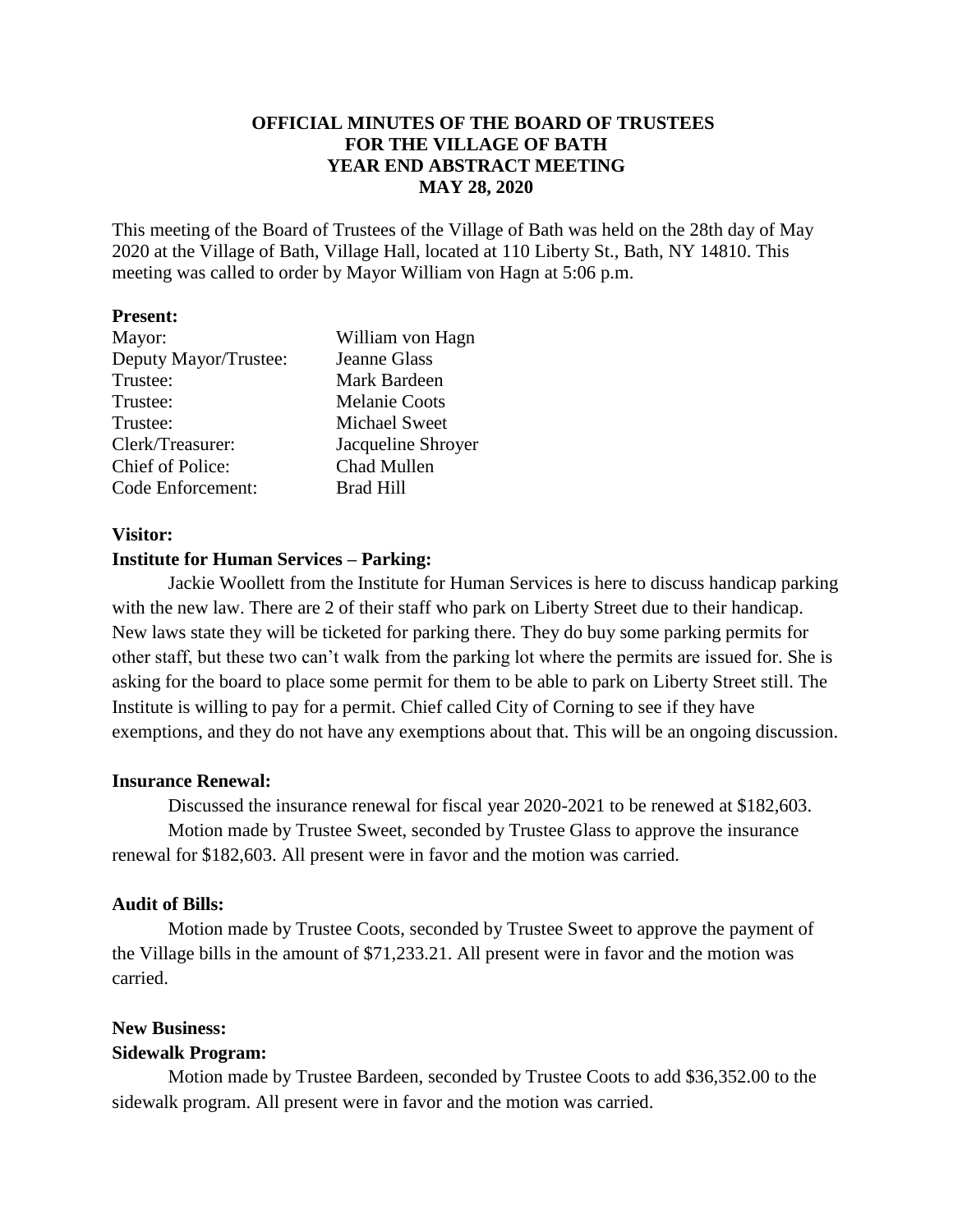Motion made by Trustee Glass, seconded by Sweet to go out to bid for a contractor for the sidewalk program. All present were in favor and the motion was carried.

Motion made by Trustee Bardeen, seconded by Trustee Sweet to approve the amount of up to \$9,000 for the labor from a contractor to lay the concrete in the Village parks on Liberty and Washington Streets. All present were in favor and the motion was carried.

### **Budget Amendments:**

Motion made by Trustee Sweet, seconded by Trustee Bardeen to approve the following budget amendments. All present were in favor and the motion was carried.

Increase A8160.4 Compost Contractual by \$1250.00 Decrease A5110.4 Street Contractual by \$1250.00 To cover Top Soil Expense

Increase Revenue A2750 – AIM Related Payments by \$103,906.00 Increase Expense A1620.2 – Building Equipment by \$35,974.00 Increase Expense A7140.4 Downtown Park – Contractual by \$6,580.00 Increase Expense A5410.41 Street Expense – Sidewalk Replacement by \$61,352.00 To record AIM related payments revenue.

Increase A3120.47 Police Dept – Uniforms by \$305.00 Decrease A3120.412 Police Dept – Supplies by \$305.00 To cover expenses for police uniforms.

Increase A1620.2 Building Equipment by \$8,362.42 Decrease A5110.49 Street Blacktop by \$8,362.42 To cover the cost of the asbestos removal to the bathrooms.

#### **Encumbrances:**

Motion made by Trustee Glass, seconded by Trustee Sweet to approve the following encumbrances. All present were in favor and the motion was carried.

| A <sub>1450.4</sub> | \$716.49 Elections Postponed   |
|---------------------|--------------------------------|
| A8560.4             | \$1,851.00 Arbor Day Postponed |
| A5410.41            | \$25,000.00 Sidewalks in Park  |

## **CDBG Application:**

Motion made by Trustee Coots, seconded by Trustee Glass designating Erin Bonacci, Director of Municipal Utilities of Bath Electric, Gas and Water Systems, the utility department of the Village of Bath, as the Certifying Officer responsible for all activities associated with the